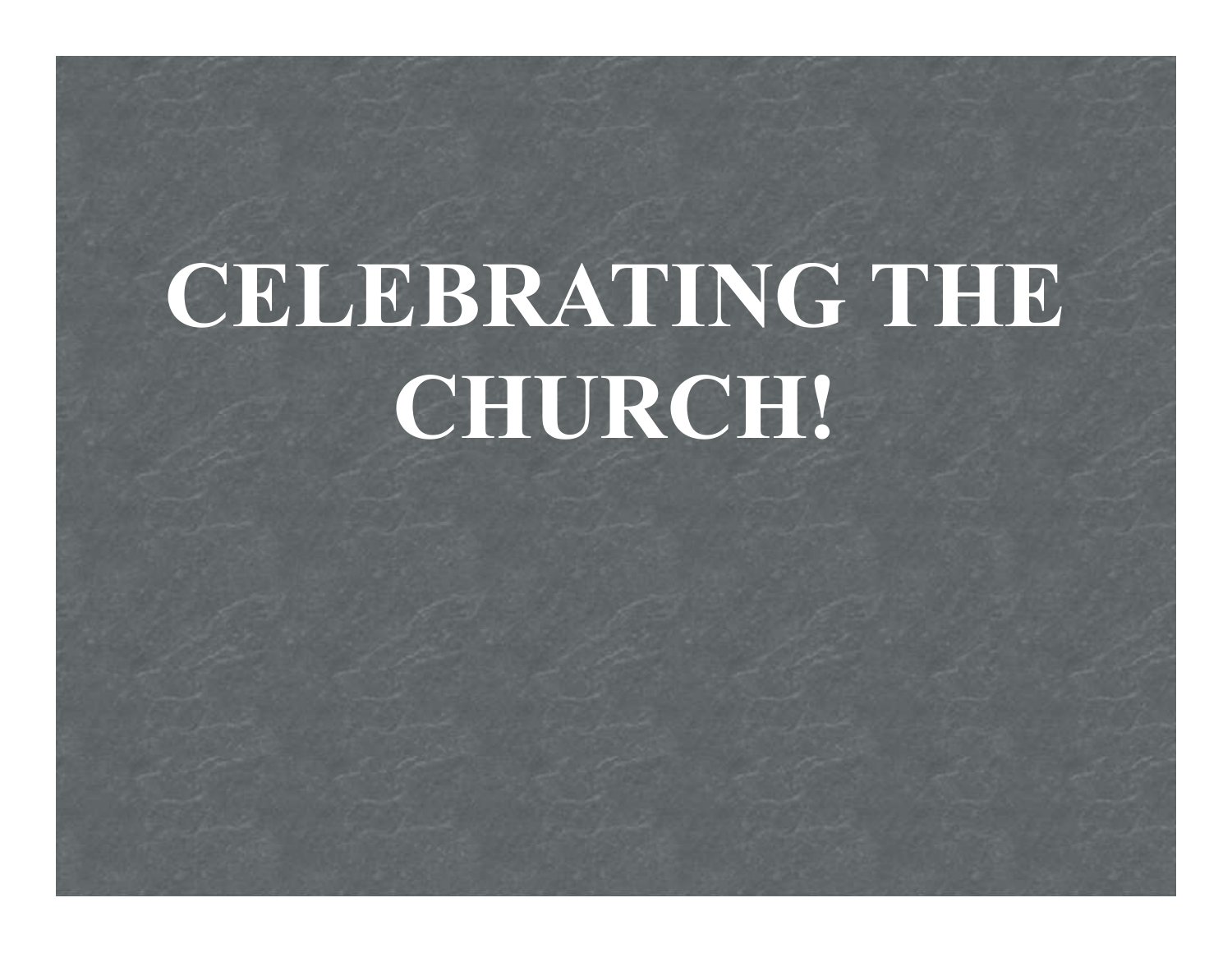#### Matthew 16:18-19 NIV

"And I tell you that you are Peter, and on this rock I will build my church, and the gates of Hades will not overcome it. 19 I will give you the keys of the kingdom of heaven; whatever you bind on earth will be bound in heaven, and whatever you loose on earth will be loosed in heaven."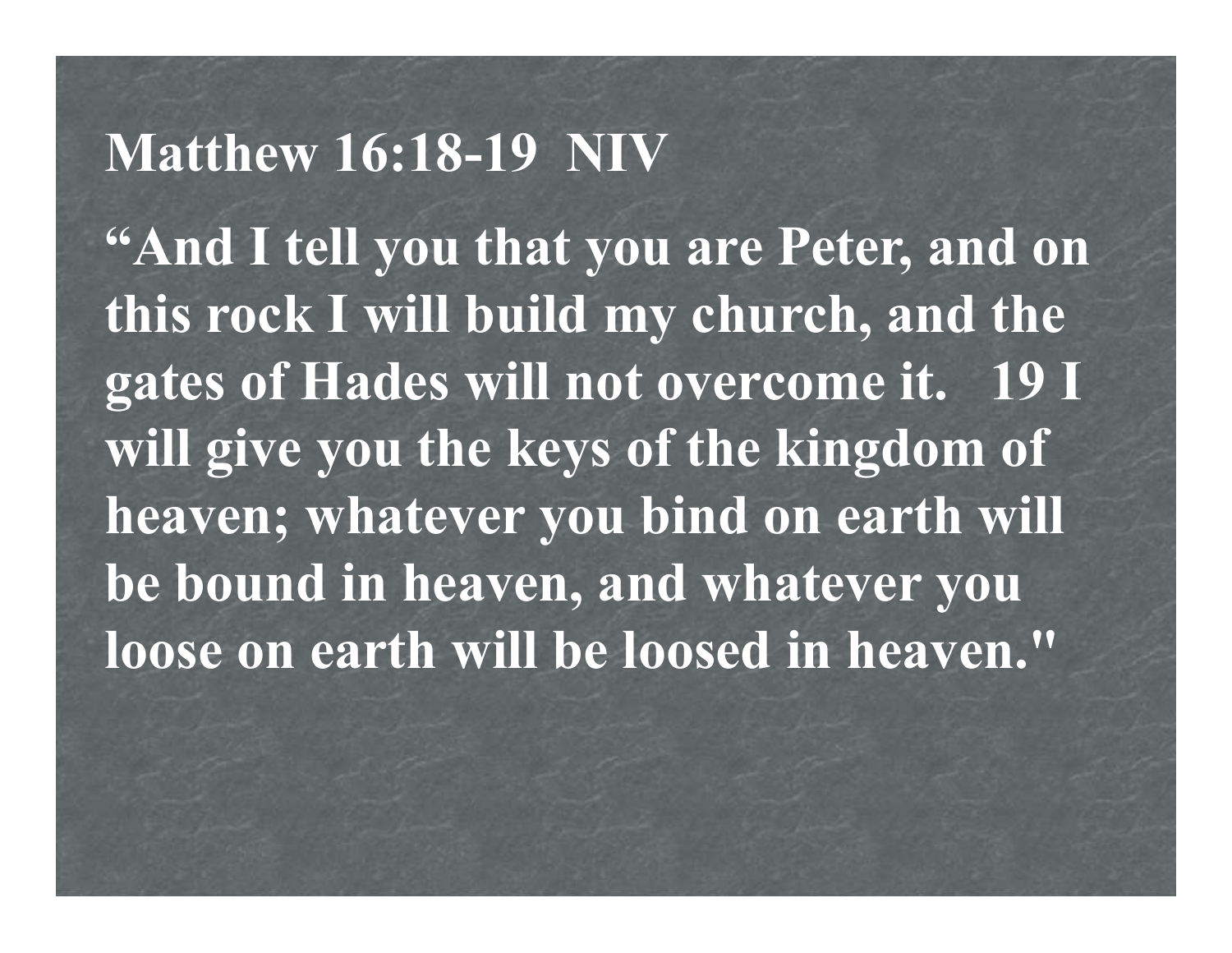# JESUS HAD IN MIND A CALLED-OUT PEOPLE!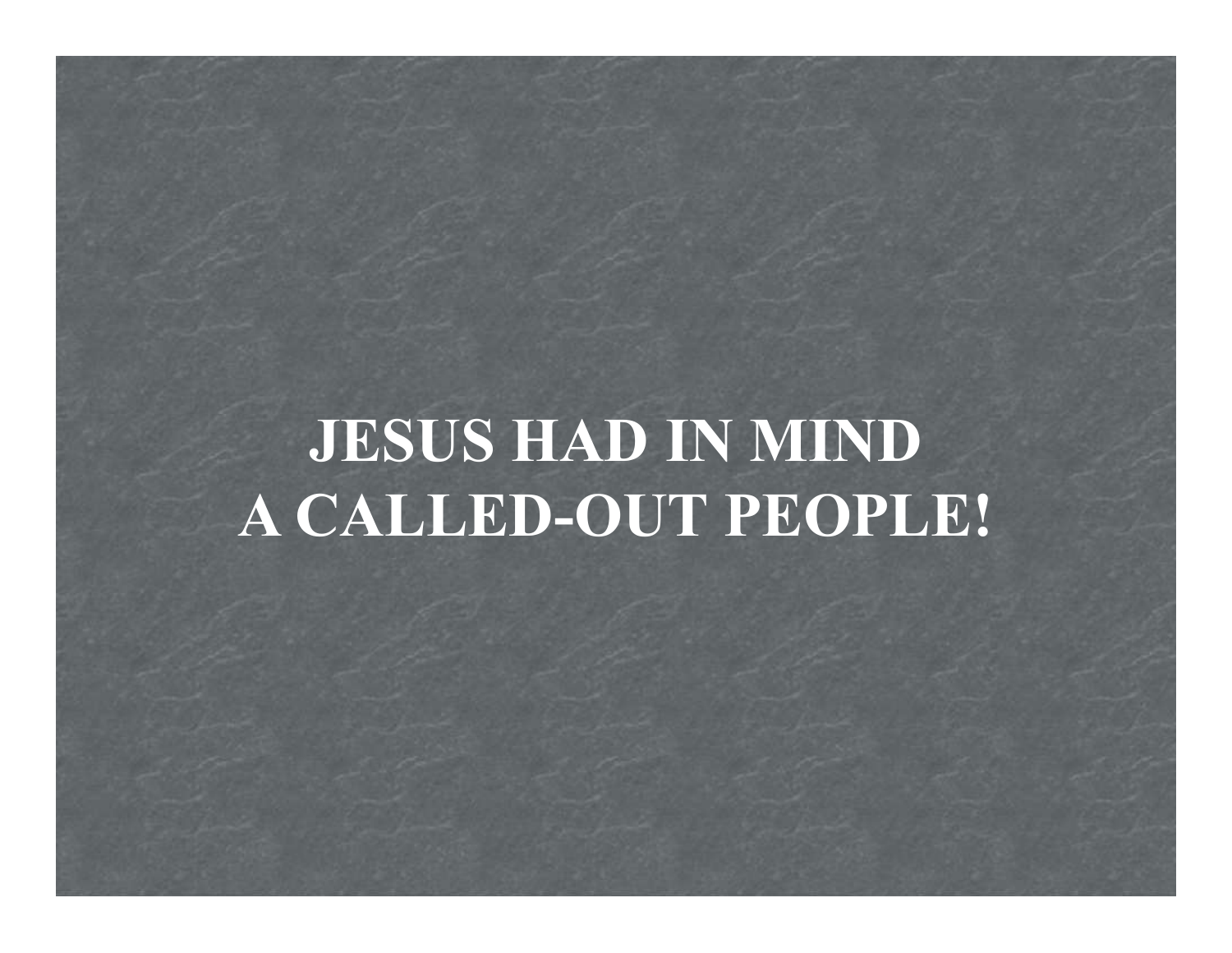# JESUS HAD IN MIND A HOLY PEOPLE!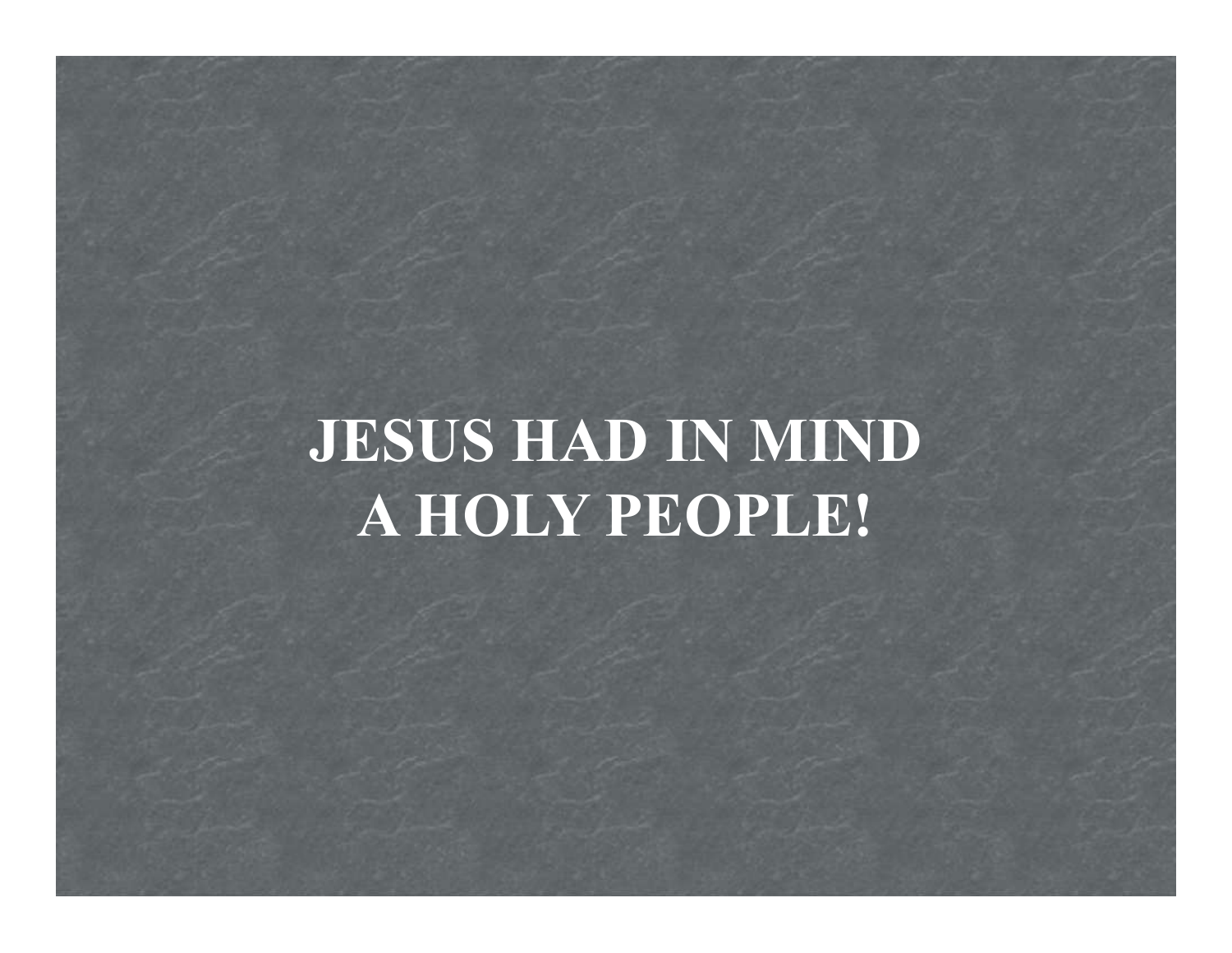# Matthew 16:18 NIV "And I tell you that you are Peter, and on this rock I will build my church, and the gates of Hades will not overcome it."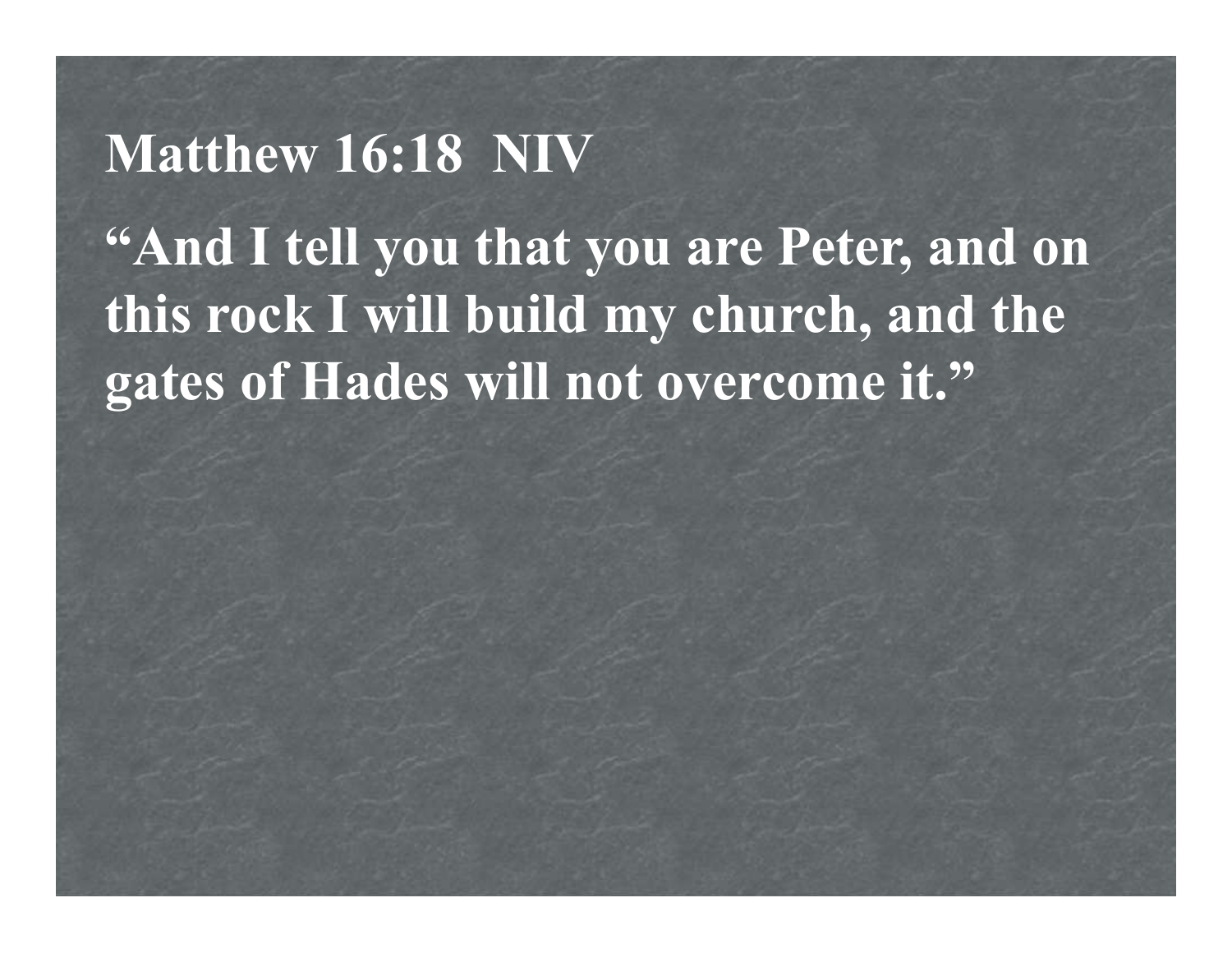#### Hebrews 12:22-23 NIV

"But you have come to Mount Zion, to the heavenly Jerusalem, the city of the living God. You have come to thousands upon thousands of angels in joyful assembly, 23 to the church of the firstborn, whose names are written in heaven. You have come to God, the judge of all men, to the spirits of righteous men made perfect."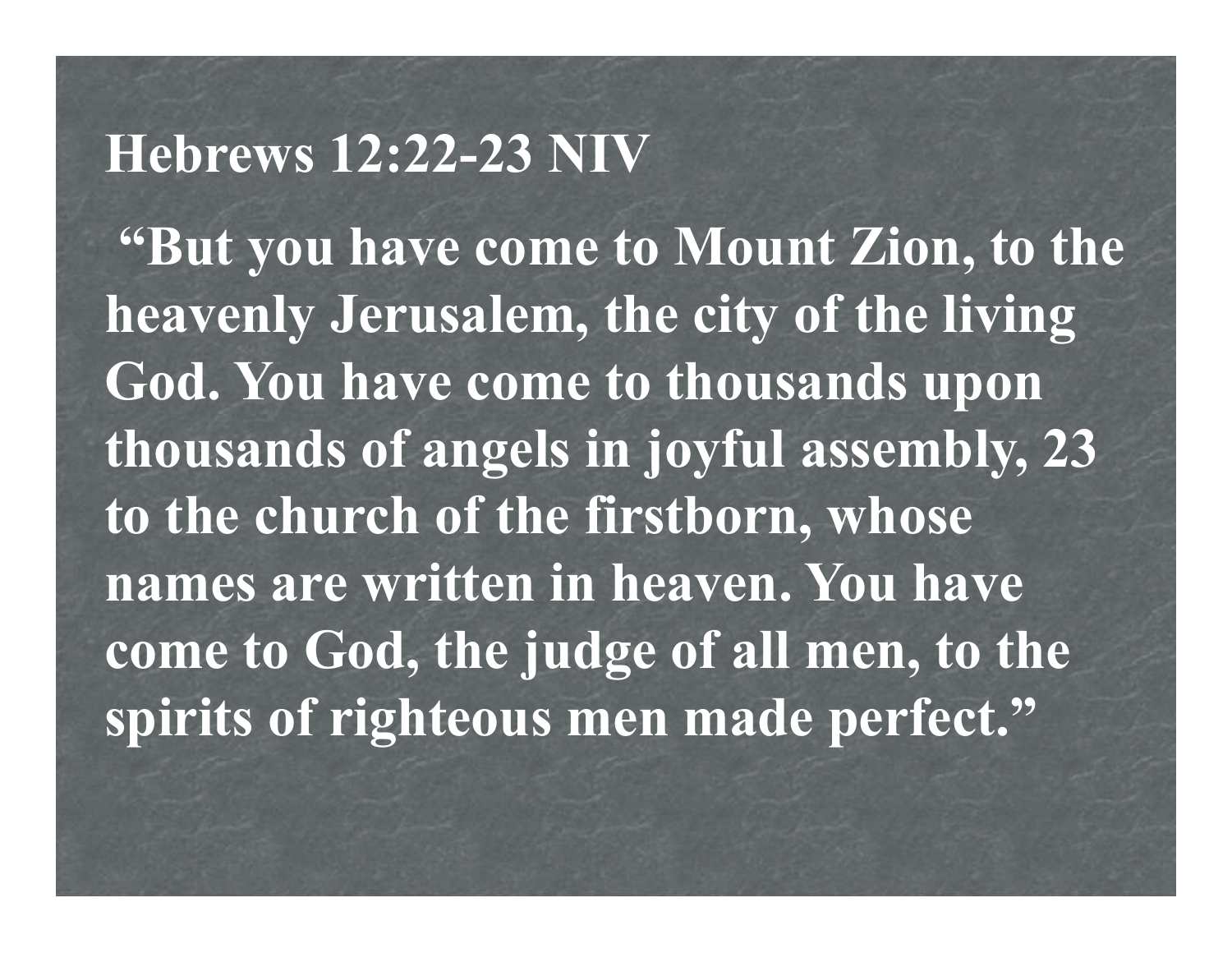#### Philippians 2:14-16 NIV

"Do everything without complaining or arguing, 15 so that you may become blameless and pure, children of God without fault in a crooked and depraved generation, in which you shine like stars in the universe 16 as you hold out the word of life..."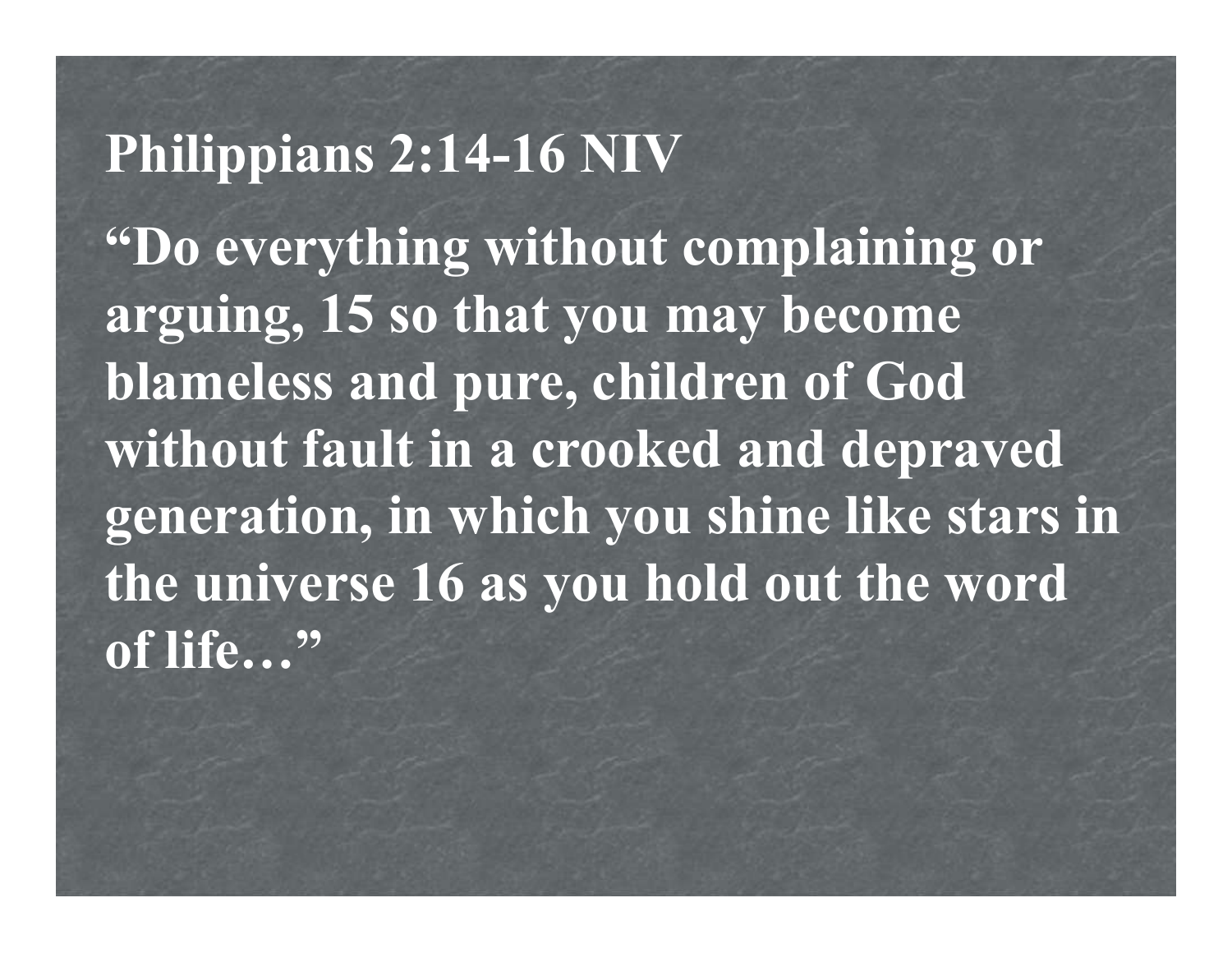#### Hebrews 3:1 NIV

"Therefore, holy brothers, who share in the heavenly calling, fix your thoughts on Jesus, the apostle and high priest whom we confess."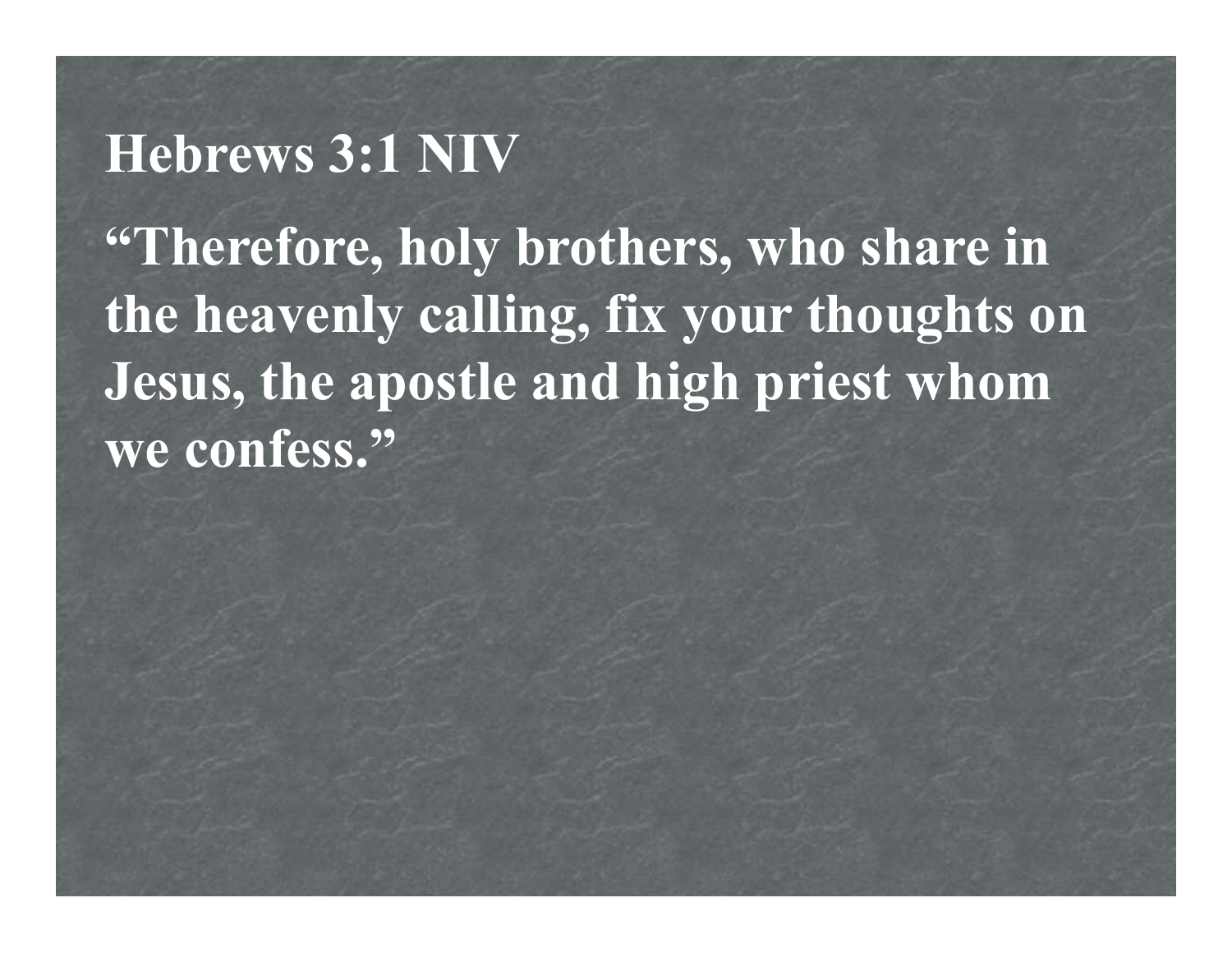# JESUS HAD IN MIND AN EMPOWERED PEOPLE!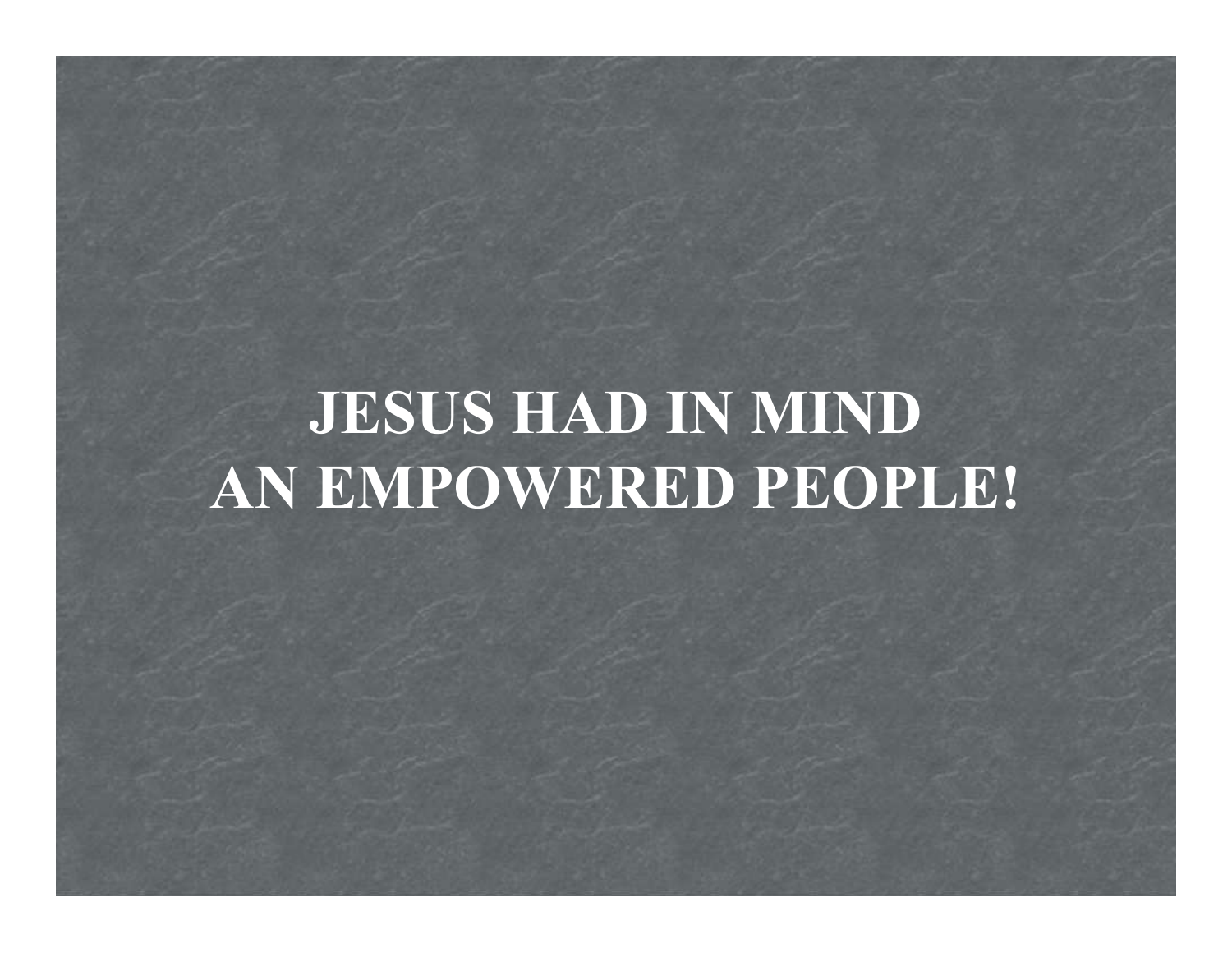#### Acts 1:8 NIV

"But you will receive power when the Holy Spirit comes on you; and you will be my witnesses in Jerusalem, and in all Judea and Samaria, and to the ends of the earth."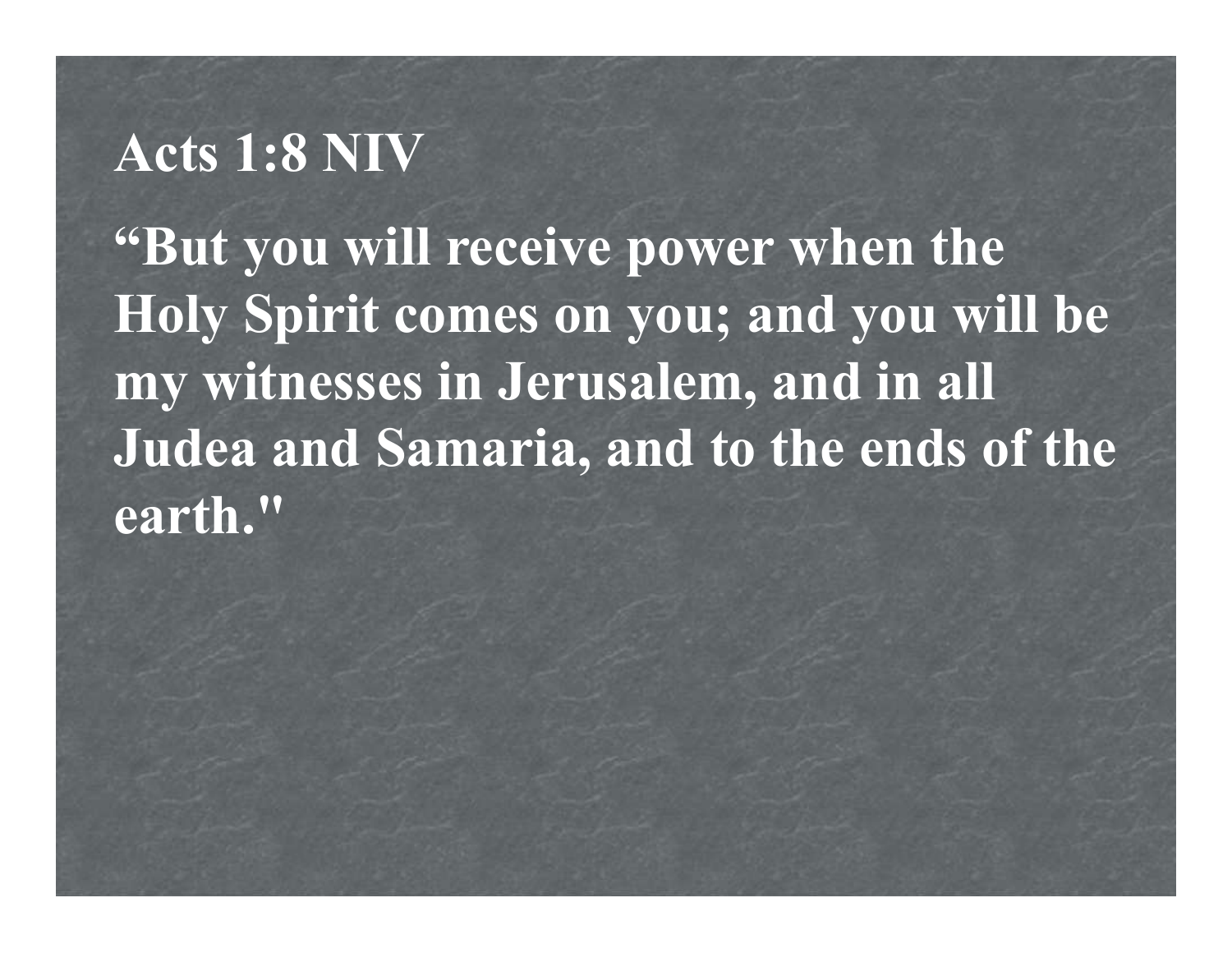#### 1 Peter 2:9 NIV

"But you are a chosen people, a royal priesthood, a holy nation, a people belonging to God, that you may declare the praises of him who called you out of darkness into his wonderful light."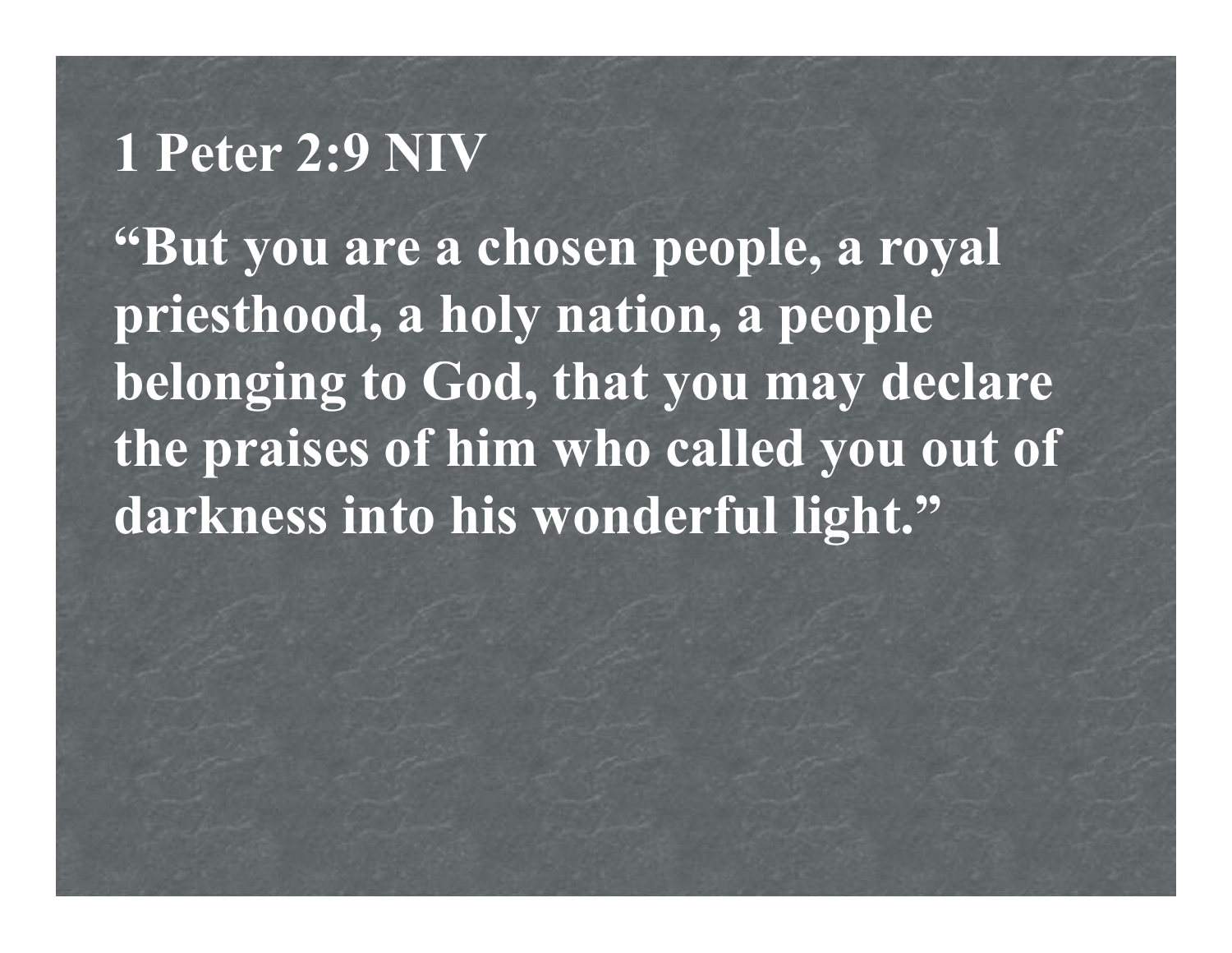### Ephesians 2:8-10 NIV

"For it is by grace you have been saved, through faith-and this not from Ephesians 2:8-10 NIV<br>"For it is by grace you have been saved,<br>through faith-and this not from<br>yourselves, it is the gift of God- 9 not by<br>works, so that no one can boast. 10 For we works, so that no one can boast. 10 For we are God's workmanship, created in Christ Jesus to do good works, which God prepared in advance for us to do."